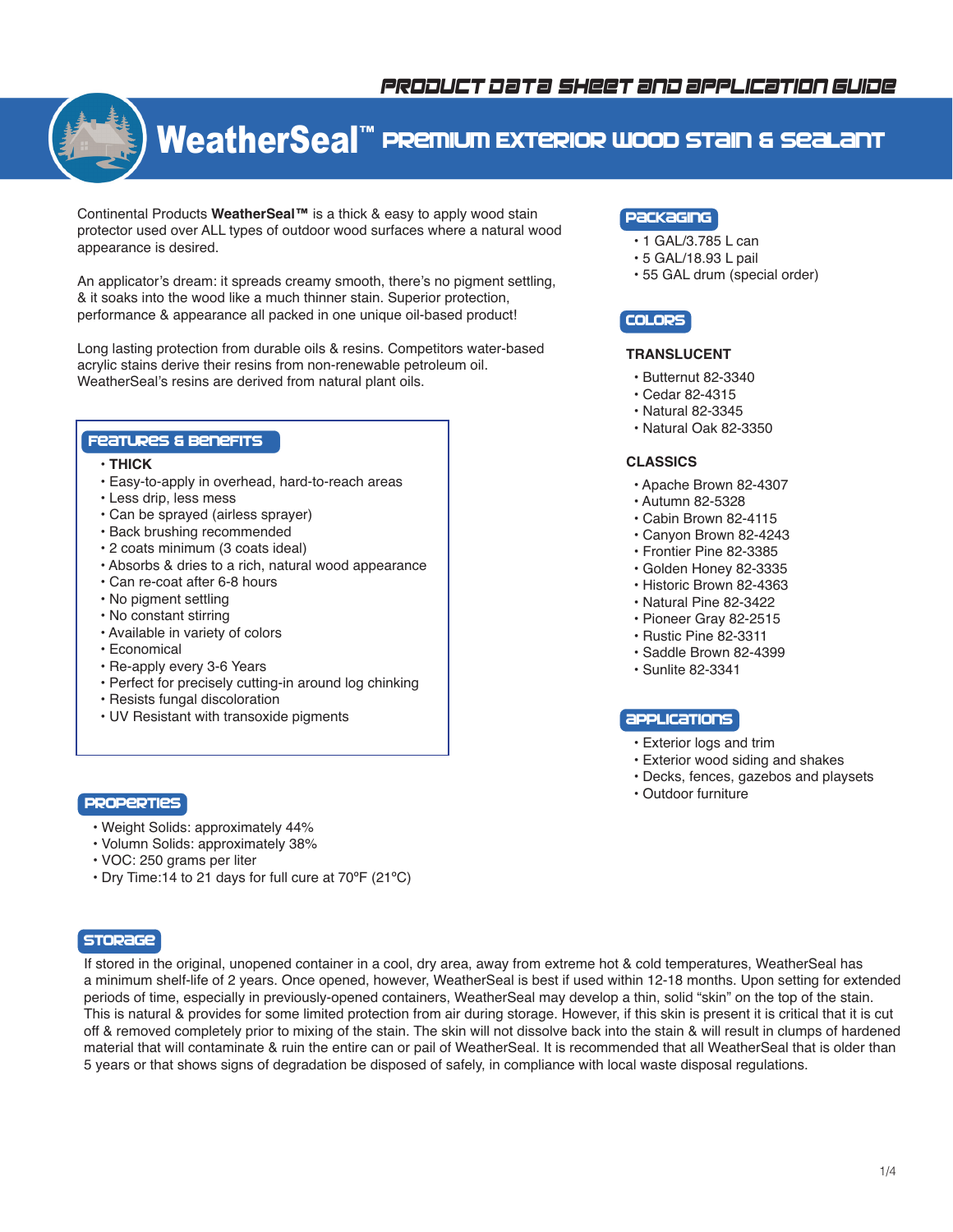#### **PREPARATIONS**

CLEAN IT BEFORE YOU COAT IT. For best results, surfaces should be clean, dry, & free of mill glaze, burnished surfaces, bark, cambium layers, & fungal organisms. Do not apply over previously painted or varnished wood surfaces without first removing the old finish coat. Any areas of rot should be removed. A reliable cleaning solution to sanitize areas of dirt, grime, mold & mildew consists of a mixture of 1 qt. fresh household bleach, 3 qts. water & ¼ to ½ cup trisodium phosphate (TSP). Apply the solution onto the wood surface & let set for about 20 minutes. Scrub clean where necessary, & completely rinse with fresh water & preferably pressure wash clean. Do not let the cleaning solution dry on the wood surface before rinsing. On dense, impenetrable wood surfaces that are difficult to absorb into & adhere to, roughing the surface prior to coating is recommended. Various methods can be used such as sanding with a medium to coarse grit sandpaper, buffing with an 80 grit Osborne Buffing Brush (1 ½ inch bristle with 5/8" arbor), corn cob blasting, &/or pressure washing.

#### **MIXING**

For best results use a paint drill mixer (found at most paint & hardware stores). Hand stirring, especially with 5-gallon pails, is NOT adequate. Once a thick creamy smooth texture is achieved, continue mixing for another 4-5 minutes. Once properly mixed, WeatherSeal will remain stable & only require periodic light mixing. Remix at the first signs of separation & reduced viscosity (thickness).

# **APPLICATION**

APPLIED BY BRUSH. Brushing will spread out the WeatherSeal more evenly, impart better penetration into the wood surface & insure a tighter bond to the surface coated. For large stain jobs, use a high quality synthetic bristle stain brush & NOT a natural bristle brush. Because WeatherSeal contains water, the bristles in a natural bristle brush will become waterlogged & lose their ability to properly hold & spread WeatherSeal in an even manner.

**BECAUSE OF WEATHERSEAL'S THICK CONSISTENCY**, brush evenly & thoroughly & follow the wood grain pattern. Any excess stain should be brushed smooth to a uniform appearance. WeatherSeal's thickness will vary according to its temperature. Its ideal application viscosity is at a material temperature range of 65°F/18°C-75F°/24ºC. Colder material temperatures will increase its thickness while warmer material temperatures will reduce its thickness. The ability of WeatherSeal™ to flow, spread & level evenly & without dragging, skipping or balling will be influenced by material, surface & ambient air temperatures.

**WATCH WEATHER FORECASTS** in order to allow for an adequate time to dry before rain occurs, generally about 24 hours at 70°F/21°C. If WeatherSeal has not adequately dried before being exposed to moisture, milky discoloration &/or streaking, spotting, & wash off can occur. If exposed to excess moisture without a sufficient time to dry, coating complications may also arise involving a longer dry & cure time an/or reduced adhesion to the wood surface.

#### **TEMPORARY COLOR CHANGE WHEN WET**

Recently applied WeatherSeal will temporarily change color when it comes in contact with water. In areas where water puddles & accumulates on the stain's dried surface (from rain, dew, sprinklers, etc.) WeatherSeal will exhibit a milky, hazy, lighter appearance. Once the water dries, WeatherSeal will return to its normal color. This color change caused by moisture will barely be noticeable 4-6 weeks after application. Don't panic. Nothing is wrong with Weatherseal nor is its performance compromised when this color change occurs. It is only temporary & it is because of WeatherSeal's unique chemistry.

**A SPLOTCHY & UNEVEN APPEARANCE** can occur due to variations on & beneath the wood surface, especially when applying the 1st coat on bare wood. Under these circumstances, a 2nd coat, properly applied, will even out the inconstancies due to these variations.

**IF APPLYING 2 COATS**, wait until the first coat is dry to touch before applying the 2nd coat, usually about 8-12 hours when the surface coated is not cold & allows for good absorptions, the air temperature is in the mid 70°F/21°C range, & the humidity is moderate. A 2nd coat will not apply smoothly or evenly over a 1st coat that is not completely dry. NOTE: 2 coats are only recommended over wood with a moisture content of approximately 18% or less.

**AVOID APPLYING TOO HEAVY A COAT** on the wood surface. Make certain to thoroughly spread out each brush full of stain. Lightly dry brush & smooth even any excess stain left on the wood surface shortly after initial application. The thicker the coating left on the wood surface, the longer the dry. Multiple **light** coats are recommended on horizontal deck surfaces.

## **DON'T APPLY OVER COLD (50°F/10°C) OR HOT SURFACES (95°F/35°C) OR IN DIRECT SUNLIGHT IN THE HEAT OF THE SUMMER.**

**TO AVOID RARE OCCURRENCE OF BLISTERS**, especially with the 2nd coat, make sure WeatherSeal is not applied too thick, not applied over damp, dewy, or recently wetted surfaces, & not applied on cold surfaces where the air temperature will quickly warm the coated surface. It is best for WeatherSeal to dry 24 hours (70°F/21°C) before rain or before contact with moisture or heavy dew.

**TO PREVENT LAP MARKS** coat each section to completion (don't stop in the middle).

#### **WEATHERSEAL WILL CHANGE COLOR AS IT DRIES**

Depending on temperature, allow 8-12 hours at 70°F/21°C & moderate humidity for full color development.

#### **MAY BE SPRAY APPLIED IF IMMEDIATELY BRUSHED**

Spraying without immediately & thoroughly brushing tends to create unsightly spray marks, lap marks, & lighter & darker areas. If WeatherSeal is applied at too heavy a rate it will look painted, it can tend to peel, & blisters may develop, especially where applied too thick. WeatherSeal sprays best through a heavy-duty airless sprayer with .015-.017 tip sizes.

**GET FAMILIAR WITH WEATHERSEAL'S THICK TEXTURE** before spray applying/back brushing on a large scale in order to avoid a messy appearance. Because of WeatherSeal's thickness, this is a natural tendency at first to spray more WeatherSeal onto the wood surface than there is surface area to brush out evenly. Should this occur, excess stain should be immediately wiped off & the remaining amount brushed evenly over the wood surface.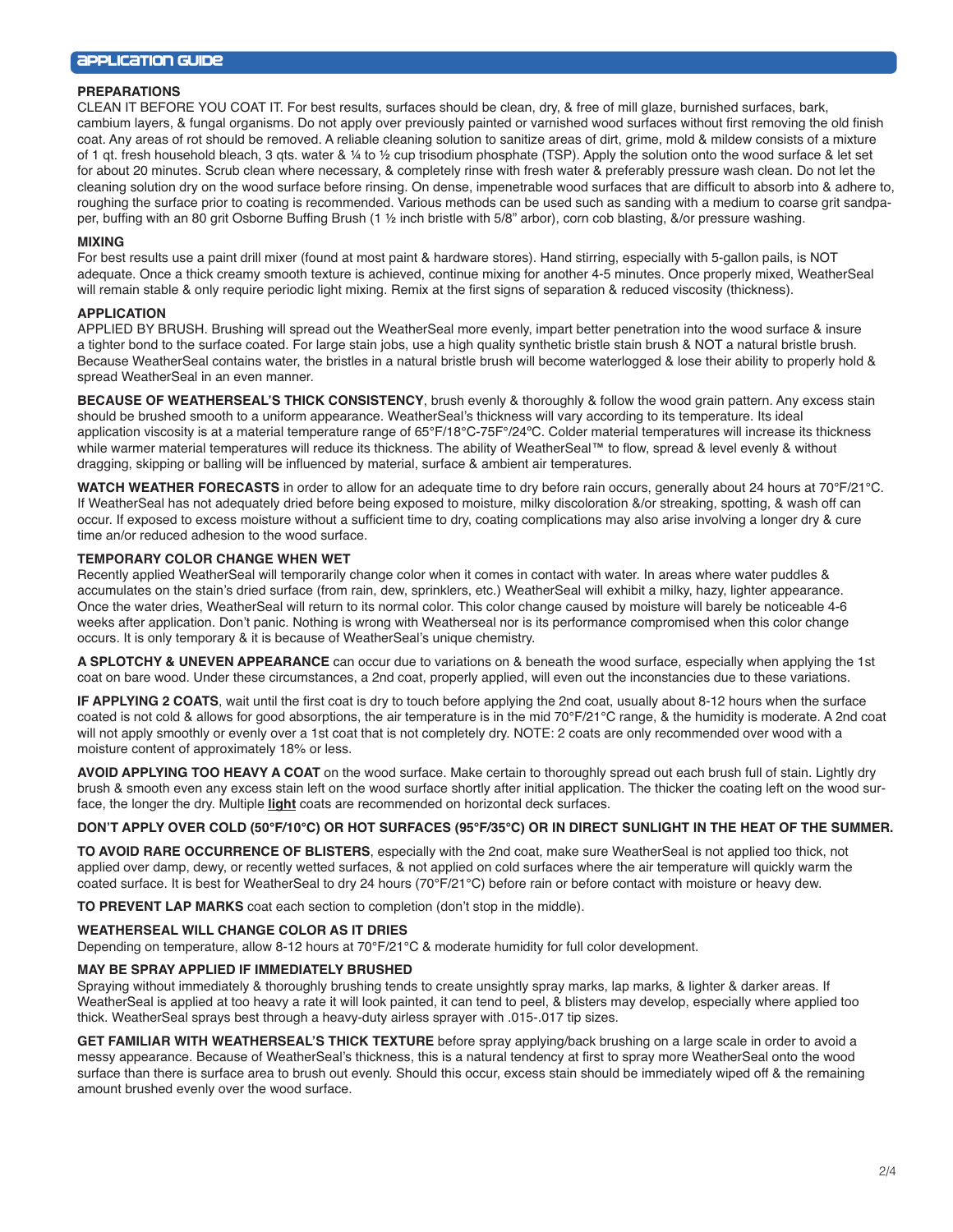**ROLLER APPLICATION** works especially well over rough sawn wood surfaces, T1-11, etc. It can also be effective over smoother surfaces if the roll-applied stain is immediately back-brushed with a brush in order to even out the appearance. A ¾" knit polyester/wool blend roller is recommended for best results.

# **LATEX CAULK ADHESION**

Certain water-based latex caulks may not adhere as well to a WeatherSeal coated surface because of WeatherSeal's exceptional water resistance. WeatherSeal can be applied over cured latex caulks without harm to the calk. If possible, caulk first before staining. However, if applying a latex caulk or synthetic chinking over a WeatherSeal coated surface, lightly sand over the area of WeatherSeal that will come in contact with the latex caulk or chinking to insure good adhesion of the caulk material. Always apply a test bead to determine if adhesion of the caulk is suitable.

**COVERAGE** will vary according to substrate conditions & application technique. Typical 2 coat coverage on a log home is approximately 275-325 sq ft./gal. Coverage will vary according to wood species, surface condition, dryness of wood, number of coats & application technique. Calculate about 175-225 sq. ft/gal. for single coat coverage over rough sawn & extremely dry wood surfaces.

**DRY TO TOUCH** in about 4-6 hours at 70°F/21°C & moderate humidity over a porous surface. Cool surface & air temperatures, high humidity, an excessively heavy coat of WeatherSeal, or application over a dense surface that prevents good absorption, will result in a longer dry time. Complete hard cure in 14-21 days (70ºF/21ºC).

**TO INSURE COLOR UNIFORMITY** on the job, mix a full can of WeatherSeal with a partially used can.

**AVOID COLOR CONFUSION** by requesting a FREE liquid sample of WeatherSeal from a Continental distributor or direct from Continental Products at 216-531-0710. Printed color charts may not be accurate.

## **ADDITIONAL RECOMMENDATIONS**

Unseasoned (green) wood (over 18% MC). On new log homes, lumber with a high moisture content, & pressure-treated wood, the surface of the wood must be dry to the touch before application. If possible, allow such wood to dry for at least two to three months after construction. Apply one coat only & do not over apply.

## **SEASONED (DRY) WOOD**

(18% MC or below): Two coats of WeatherSeal may be applied on air dried & kiln dried lumber with a moisture content of approximately 18%. Wait until the 1st coat is dry before applying the 2nd coat. Otherwise coverage & appearance will not be uniform.

## **DECKS & FLAT SURFACES**

WeatherSeal may be used on decks & other flat surfaces provided proper surface preparation procedures are followed (refer to the Preparations section of this application guide for more information). WeatherSeal on decks may also require annual touch-up treatments, especially in areas of particularly heavy foot traffic.

## **APPLICATION OVER ANOTHER TYPE OF WOOD STAIN**

It is advised to apply WeatherSeal over a small test area of the surface to be coated to determine if its adhesion, penetration & color are suitable. If any doubt, pressure wash clean or remove old stain before coating with WeatherSeal.

# **FOLLOW-UP APPLICATIONS**

When WeatherSeal is showing signs of wear & is no longer effectively protecting the wood surface, it's time to recoat. Depending on the severity of wear, 1-2 coats of WeatherSeal in the same previous color are recommended to effectively restore & protect the wood surface. As always, surf ace must be properly prepared prior to application to insure best performance.

**DILLUTION** is not normally required. If necessary, WeatherSeal may be diluted with up to 4-8 oz. of mineral spirits per gallon of WeatherSeal in regions of the country where air quality regulations permit. When spraying, WeatherSeal may also be diluted at the same rates.

#### **CLEAN-UP**

Mineral spirits or equivalent.

# **YEARLY INSPECTIONS**

Yearly visual inspections of your homes exterior is the best preventive maintenance approach you can use to prolong the overall life of WeatherSeal & to keep the appearance of your logs at their best. Inevitably & for many reasons, there will be area around the house that will wear more quickly & will be in need of repair sooner. Although Southern & Western sides of the home, if fully exposed, will always weather at a faster rate, random patches of stain in other locations may also wear more quickly due to variations in wood grain, emergence of cracks in the logs, conditions of excess moisture, etc. Those areas that reveal bare wood or show signs of deterioration should be washed clean with a cleaner, thoroughly rinsed with fresh water & once dried, lightly sanded (180-220 grit) & then touched up in the same color. Upward facing cracks in the logs should be sanded around the edges & sealed with an acrylic latex caulk. Deep cracks should be first stuffed with a backer rod to fill the excess void & caulked over. (Never use silicone caulks because they generally don't adhere well to wood.) Once the caulk has cured, apply WeatherSeal over the caulked area & feather or blend into the surrounding stain. Touching up patches of wear before they start affect adjacent areas will prolong the overall life of the stain & insure maximum protection of the wood surface.

## **HOW LONG DOES WEATHERSEAL LAST & WHEN SHOULD I RE-COAT?**

You should evaluate your re-coat requirements on the overall appearance of the wood stain & not on some scheduled maintenance program that requires the homeowner to re-coat their logs according to a fixed time frame that is not based on the actual condition of the stain. To quote from our Log Home Maintenance booklet, "to maintain the natural wood look, certain sides of the building are going to wear more quickly (usually the southern & western sides) & will need to be coated more often. To avoid a painted, artificial look, WeatherSeal should weather to the point where, once cleaned & pressure-washed, a coat or two of new stain will restore what has eroded away, thus minimizing excessive build-up of previous coats. The time to apply renewal coats will always depend on the condition & appearance of the stain. The secret to maintaining the natural wood look is to wait until WeatherSeal begins to show signs of wear, such as fading, lack of water-repellency, flaking, etc, before cleaning the surface & applying new coats of stain."